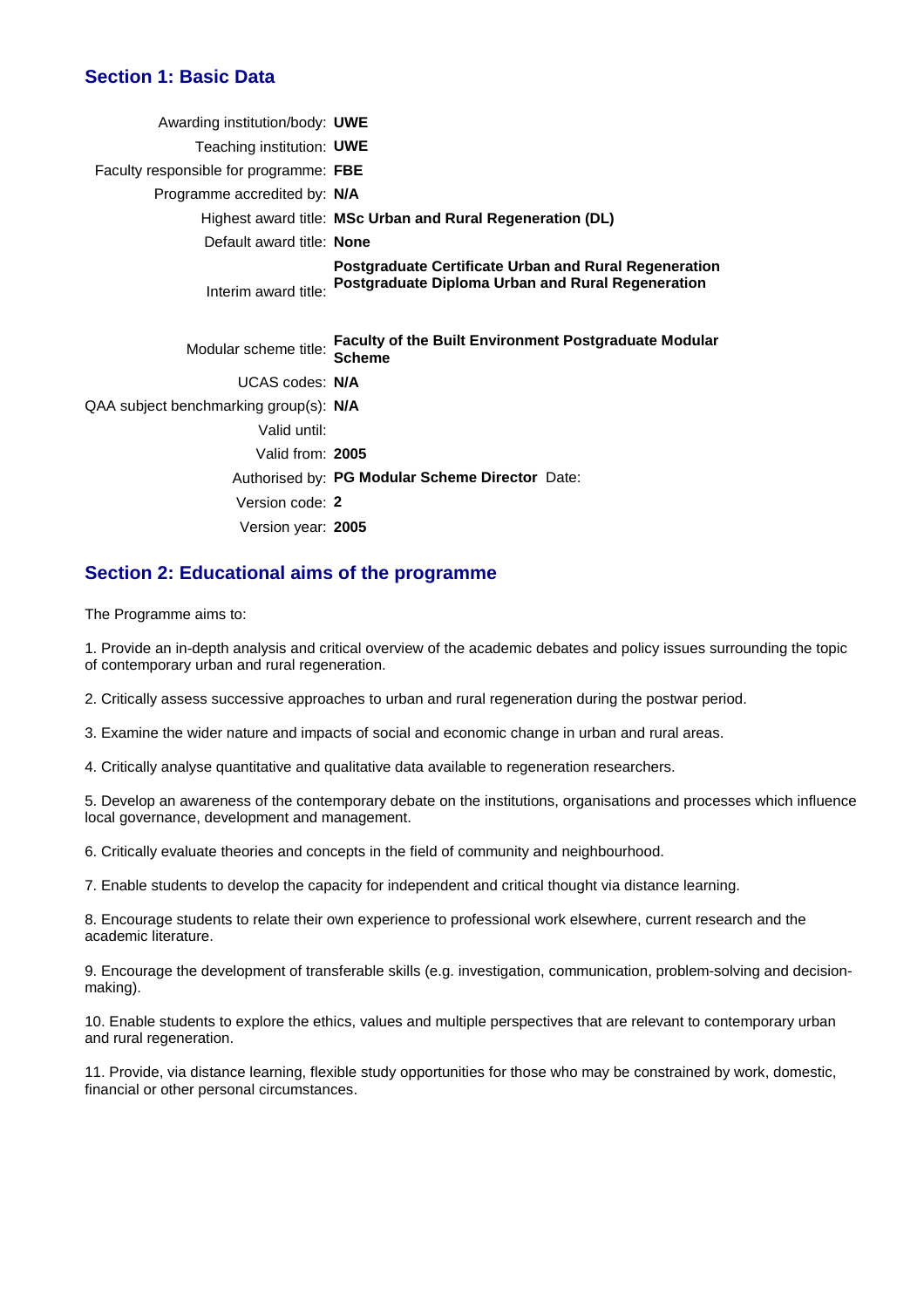# **Section 3: Learning outcomes of the programme**

# **A: Knowledge and understanding**

| By the end of the<br>programme, the student                                                                             | <b>Teaching/learning methods and strategies</b>                                                                                                                                                                                              |
|-------------------------------------------------------------------------------------------------------------------------|----------------------------------------------------------------------------------------------------------------------------------------------------------------------------------------------------------------------------------------------|
| should be able:                                                                                                         | Support for module choice is provided by the Programme Leader for the MSc<br>Urban and Rural Regeneration. Students must complete 90 credits of core                                                                                         |
| 1. To appreciate the nature<br>and scale of the social and                                                              | modules and 30 credits of optional modules plus a 60 credit Dissertation for the<br>MSc.                                                                                                                                                     |
| economic problems facing<br>urban and rural areas in                                                                    | All Urban and Rural Regeneration modules are delivered via distance learning.                                                                                                                                                                |
| Britain.                                                                                                                | Students taking the distance learning modules are required to engage with the<br>distance learning material, carry out the activities and undertake the reading                                                                              |
| 2. To critically assess<br>successive approaches to<br>urban and rural regeneration                                     | specified. In addition students are expected to undertake independent reading<br>to supplement and consolidate what is being learnt, thus broadening and/or<br>deepening individual knowledge and understanding of the subject.              |
| during the postwar period.                                                                                              | <b>Assessment</b>                                                                                                                                                                                                                            |
| 3. To acquire an in-depth<br>knowledge of contemporary<br>urban and rural regeneration<br>policies.                     | Testing of the knowledge base is through a mixture of assessed coursework<br>(including literature reviews, critical reviews, essays, log journals and projects).<br>Examples of this combination of coursework methods are Regeneration and |
| 4. To be critically aware of the<br>governance and institutions<br>underlying urban and rural<br>regeneration policies. | Community Renewal, Communities and Neighbourhoods B, Governance and<br>Institutions B and Information and Intelligence for Urban and Rural<br>Regeneration.                                                                                  |
| 5. To critically evaluate<br>theories and concepts relating<br>to urban and rural communities<br>and neighbourhoods.    |                                                                                                                                                                                                                                              |
| 6. To develop an awareness of<br>the politics and practice of<br>evaluation and of the project<br>appraisal system.     |                                                                                                                                                                                                                                              |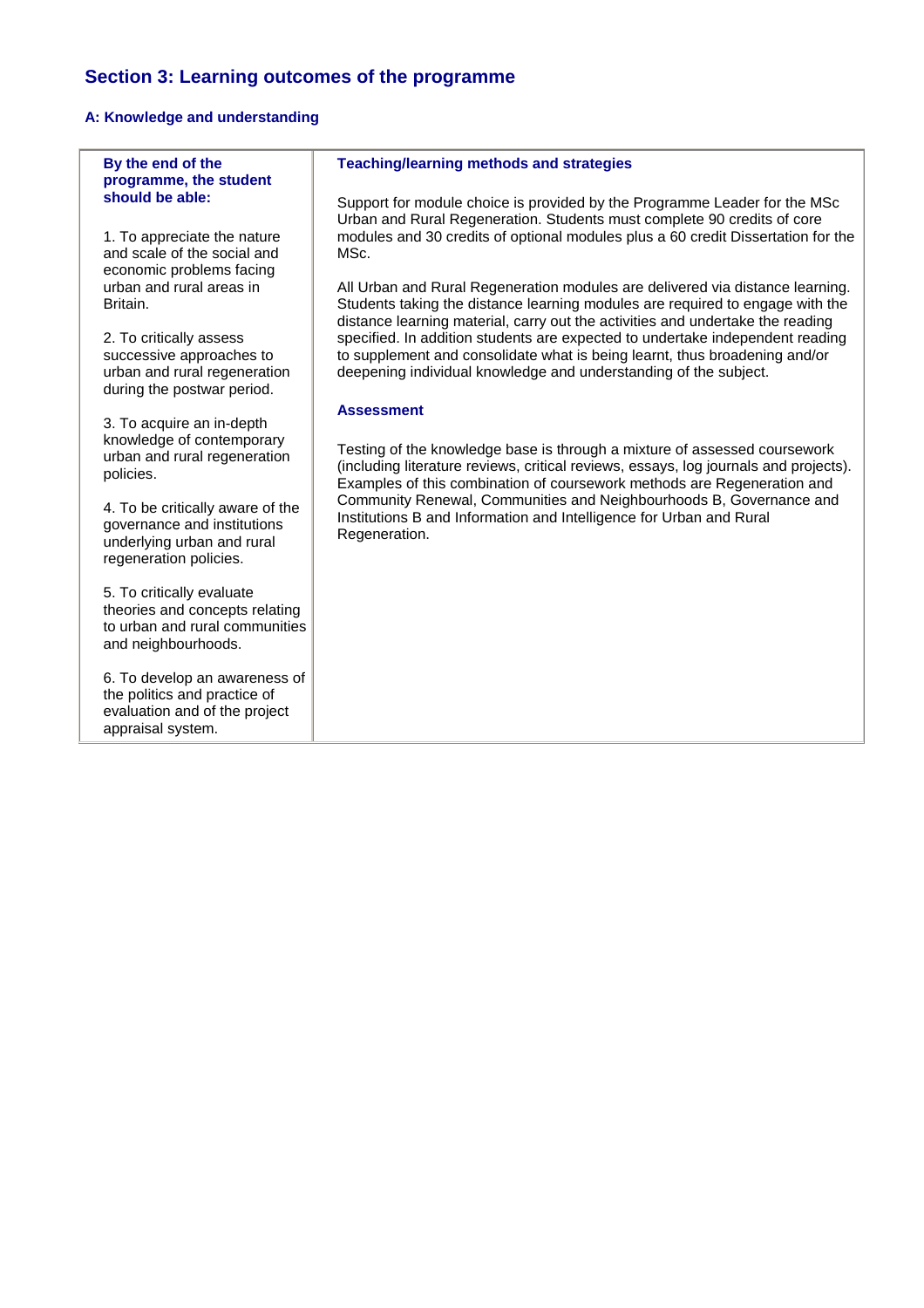#### **B: Intellectual skills**

#### **By the end of the programme, the student should be able:**

1. To judge and evaluate the quality (validity, reliability and generalisability) of evidence which is used to support claims about theory and current problems in practice.

2. To demonstrate an understanding of methodologies applicable to their own research.

3. To appreciate the complexity of policy issues and the role of ethics and values in their definition and solution.

4. To tolerate and operate within an environment of uncertainty.

5. To formulate, present, and debate complex ideas, and engage with contested concepts.

6. To reflect on their own educational progress, and professional practice.

7. To demonstrate originality in the use and application of research.

#### **Teaching/learning methods and strategies**

Skills 1, 3, and 4 are addressed through several modules (e.g. Regeneration and Community Renewal, Governance and Institutions B and Information and Intelligence for Urban and Rural Regeneration) and are directly linked to the work carried out in the research module (Research for Policy and Practice) and, later, the Dissertation. These skills are seen as the basis for the work undertaken on the M level modules generally. Skills 2 and 7 are specifically developed in Research for Policy and Practice and the Dissertation, respectively. Students are also encouraged to evaluate the research methods used when reviewing the literature during many of the modules, for example in Regeneration and Community Renewal. Again, skill 5 is developed in many modules, examples are Regeneration and Community Renewal, Communities and Neighbourhoods B, Governance and Institutions B and Regeneration Contexts: Societies and Economies, through the prepared distance learning material, essays, log journals, projects and literature reviews. Skill 6 is particularly emphasised in many of the modules which require students to submit a log journal (e.g. Regeneration and Community Renewal, Communities and Neighbourhoods B, Governance and Institutions B, Evaluation for Regeneration and Renewal and Project Appraisal for Regeneration and Renewal).

#### **Assessment**

A variety of assessment methods is employed. Many modules test the learner's ability to demonstrate these skills, but particular examples are: skills 1 and 2 are assessed in Research for Policy and Practice, and the Dissertation. Skill 5 is assessed in Regeneration and Community Renewal, Communities and Neighbourhoods B, Governance and Institutions B and Regeneration Contexts: Societies and Economies. Skill 6 is assessed in modules including Regeneration and Community Renewal, Communities and Neighbourhoods B, Governance and Institutions B, Evaluation for Regeneration and Renewal and Project Appraisal for Regeneration and Renewal. Skills 6 and 7 are also assessed via the Dissertation.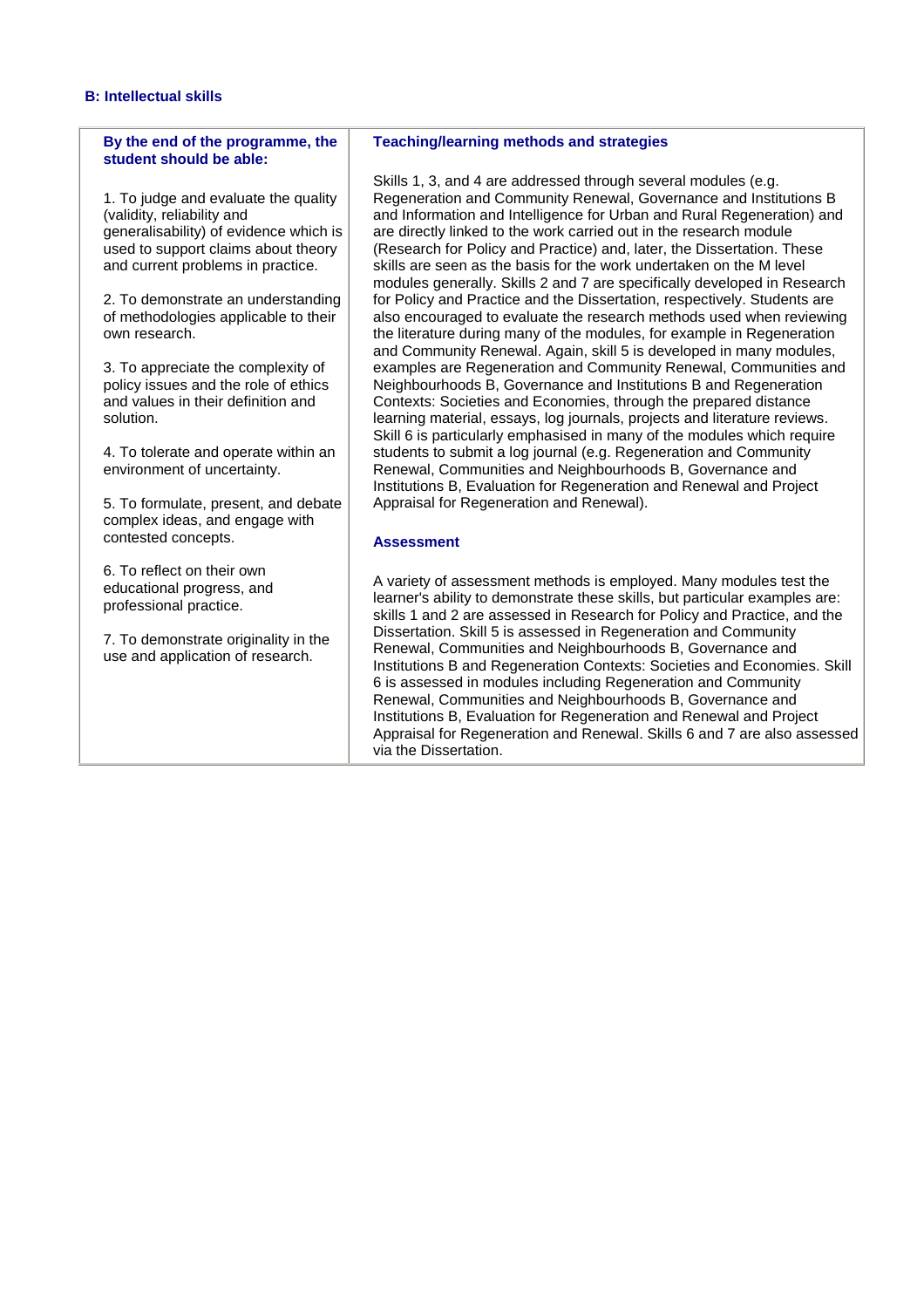#### **C: Subject, Professional and Practical Skills**

#### **By the end of the programme, the student should be able:**

1. To evaluate the dynamics of collaborative working with professionals and the public, and participate in decision-making in complex and unpredictable situations.

2. To analyse the links between the environmental, social, economic and cultural context, within which regeneration occurs, and explain its institutional and administrative context.

3. To generate and implement policies of inclusivity.

#### **Teaching/learning methods and strategies**

Skill 1 is developed in many modules, examples are Regeneration and Community Renewal, Governance and Institutions B, Regeneration Contexts: Societies and Economies and Information and Intelligence for Urban and Rural Regeneration. Skill 2 is core to Regeneration and Community Renewal, Governance and Institutions B and Regeneration Contexts: Societies and Economies and features to a greater or lesser extent in all other Urban and Rural Regeneration modules. In addition, one attraction of this Programme is that it gives students the option of taking two modules concerned with Community Safety and Crime Prevention that are included in the Urban and Rural Regeneration Programme, namely: Town Centre and Workplace Safety and Youth Criminality and Personal Safety. In terms of Skill 3, issues of inclusivity are high on the agenda of both the Urban and Rural Regeneration and Community Safety and Crime Prevention Programmes, relating to both policy and practice. Specific modules where it figures are: Regeneration and Community Renewal, Communities and Neighbourhoods B and Regeneration Contexts: Societies and Economies.

#### **Assessment**

Assessments in the particular modules listed above, relate to the skills areas indicated. Skill 1 is assessed in Governance and Institutions B, Evaluation for Regeneration and Renewal and Project Appraisal for Regeneration and Renewal. Skill 2 is assessed in Regeneration and Community Renewal and Regeneration Contexts: Societies and Economies. Skill 3 is assessed in Communities and Neighbourhoods B.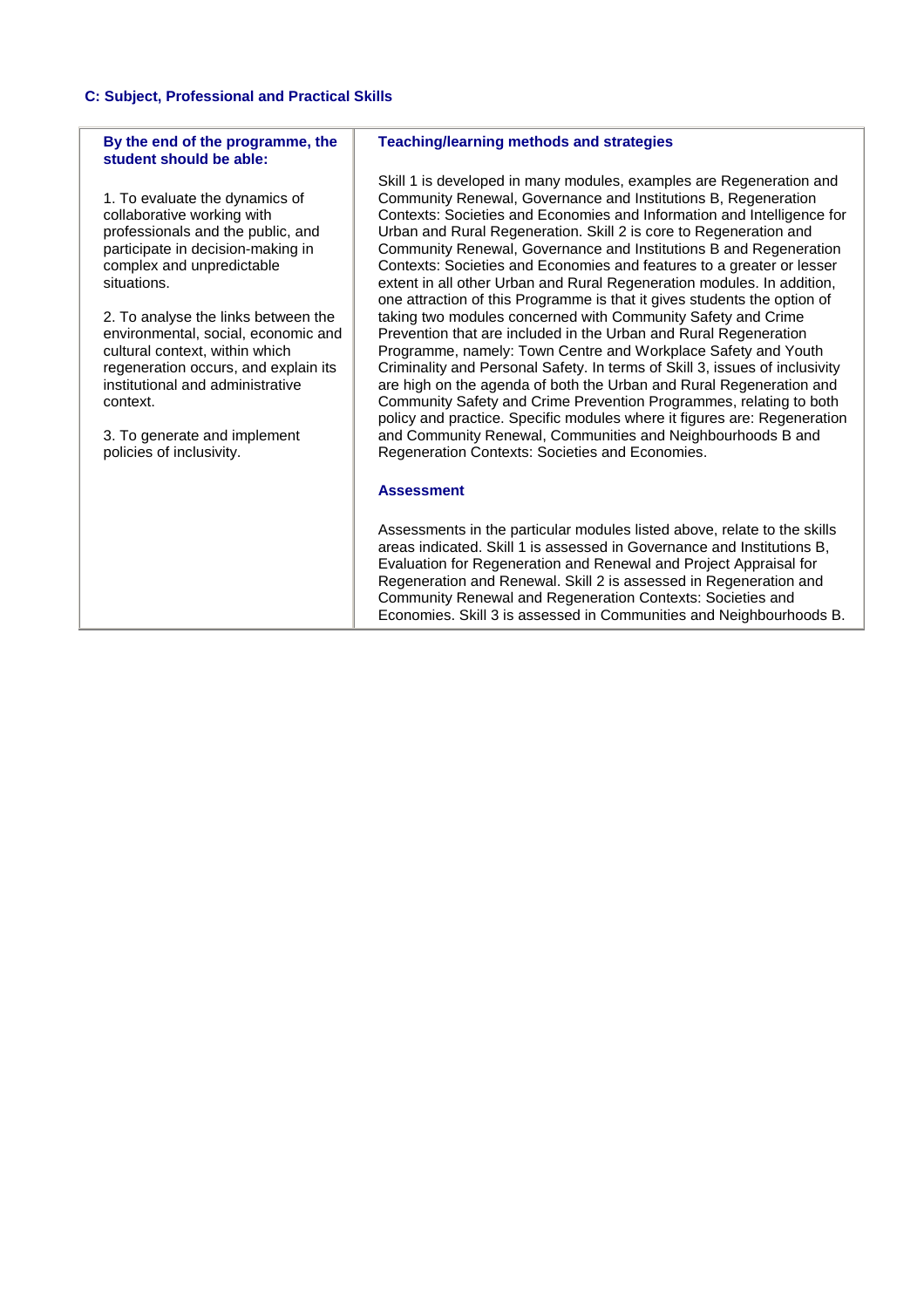#### **D: Transferable skills and other attributes**

#### **By the end of the programme, the student should be able:**

1. To communicate and present complex material effectively in written and graphic forms to specialist and non-specialist audiences.

2. To think critically and evaluate the debates surrounding urban and rural regeneration.

3. To initiate and manage the research process, utilising appropriate methodologies.

4. To act autonomously in planning and implementing tasks at a professional level.

5. To self-direct and manage the learning process, exercising initiative and taking personal responsibility.

#### **Teaching/learning methods and strategies**

With regard to skill 1 this takes place in most modules through the various forms of assessment associated with the distance learning material provided to students. Distance learning students are encouraged to develop 'presentations', and oral skills are developed further on some modules at the optional workshops. These exercises and some written work require that the student addresses a specified audience. Skill 2 is developed through the synthesis of the relevant academic and policy literature for the core modules on the Programme, for example in Regeneration and Community Renewal. For skill 5, because students are studying at a distance, they are encouraged by staff, and supported by the materials, to develop this approach to their study (again the log journals on some of the Urban and Rural Regeneration modules encourage this). Skill 3 is fully developed in Research for Policy and Practice and the Dissertation. Skills 4 and 5 are developed throughout the Programme.

#### **Assessment**

The written communication aspects of skill 1 are assessed in all modules. Skill 2 is assessed in all core modules through the completiton of literature reviews, critical reviews and essay questions. Skill 3 is assessed by Research for Policy and Practice and the Dissertation, whilst skills 4 and 5 are developed and tested, for example, Information and Intelligence for Urban and Rural Regeneration, Evaluation for Regeneration and Renewal and Project Appraisal for Regeneration and Renewal and on other modules which require log journals (e.g. Regeneration and Community Renewal, Communities and Neighbourhoods B and Governance and Institutions B), and indirectly throughout the Programme.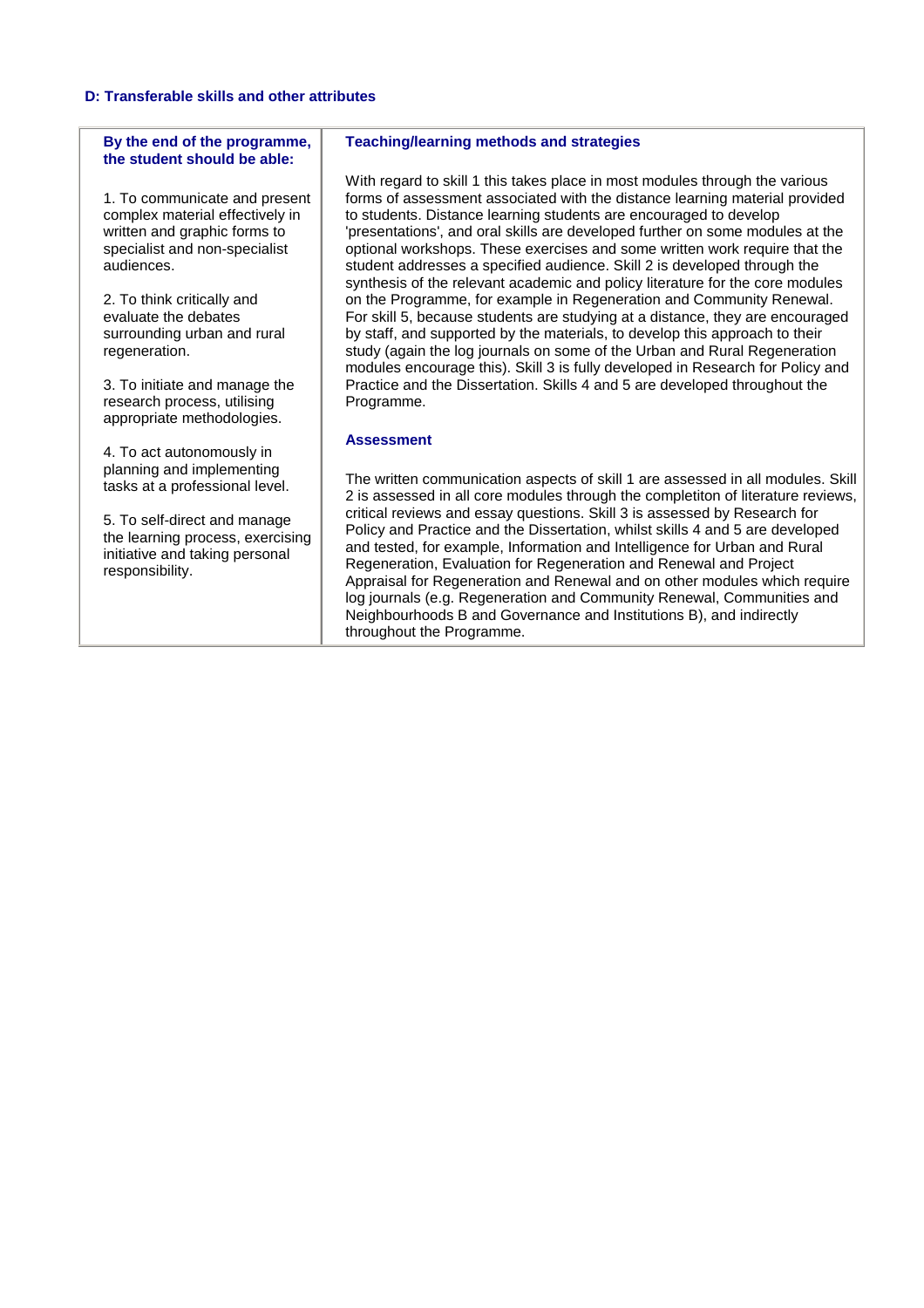# **Section 4: Programme structure**

-

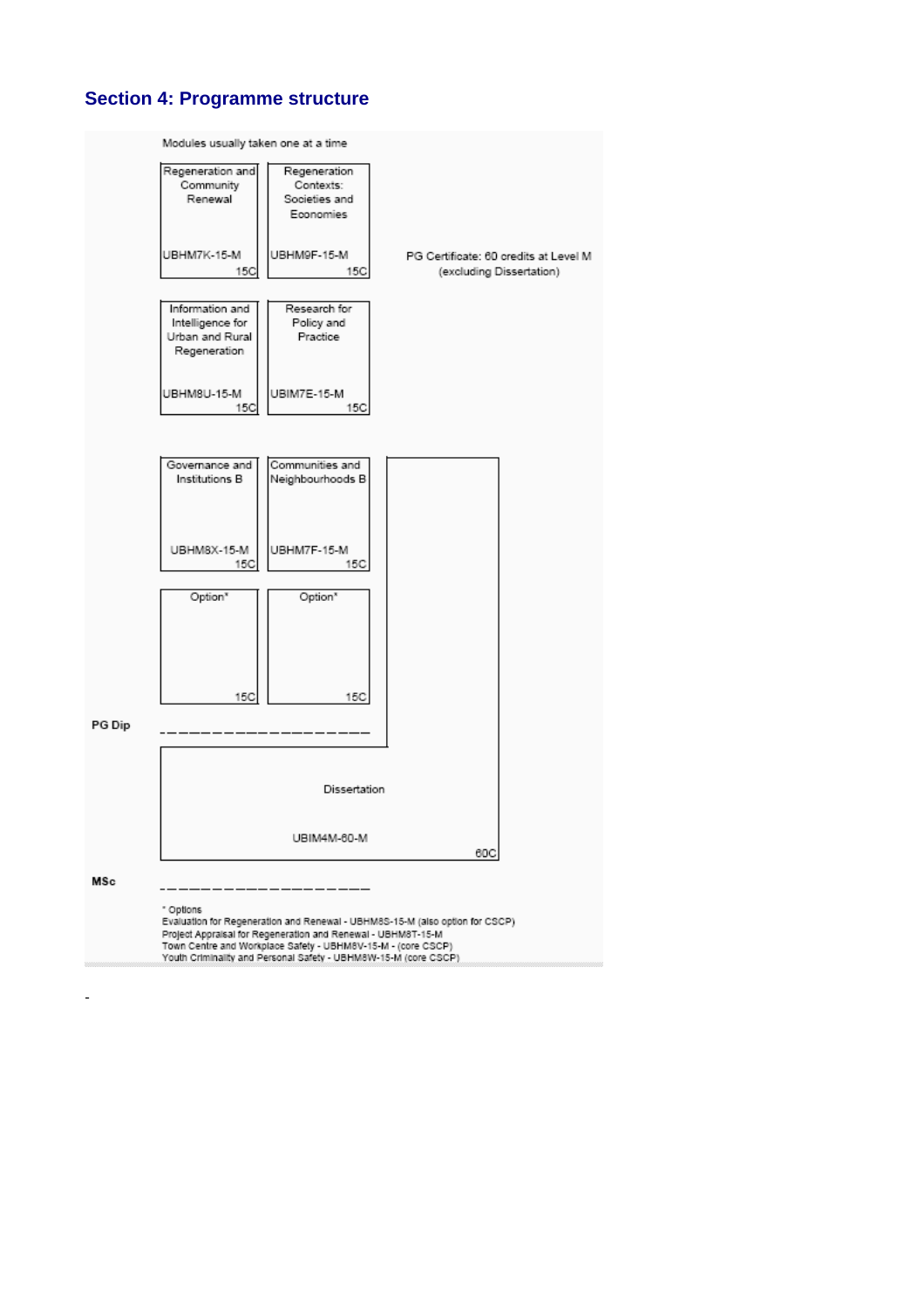#### **Core modules**

#### Level M

UBHM7F-15-M: Communities and Neighbourhoods B (15)

UBIM4M-60-M: Dissertation (60)

UBHM8X-15-M: Governance and Institutions B (15)

UBHM8U-15-M: Information and Intelligence for Urban and Rural Regeneration (15)

UBHM7K-15-M: Regeneration and Community Renewal (15)

UBHM9F-15-M: Regeneration Contexts: Societies and Economies (15)

UBIM7E-15-M: Research for Policy and Practice (15)

#### **Optional modules**

Students must take 30 credits of options from the following:

UBHM8S-15-M: Evaluation for Regeneration and Renewal (15)

UBHM8T-15-M: Project Appraisal for Regeneration and Renewal (15)

UBHM8V-15-M: Town Centre and Workplace Safety (15)

UBHM8W-15-M: Youth Criminality and Personal Safety (15)

#### **Target Award**

**MSc Urban and Rural Regeneration (DL)**

180 credits, comprising the 120 credits of the PG Diploma plus the 60 credit Dissertation

#### **Default Award**

**None**

#### **Interim Awards**

Postgraduate Diploma Urban and Rural Regeneration

120 credits at level M, comprising Research for Policy and Practice, plus 105 credits from the core and optional modules as specified (excluding the Dissertation).

Postgraduate Certificate Urban and Rural Regeneration

60 credits at level M, excluding the Dissertation